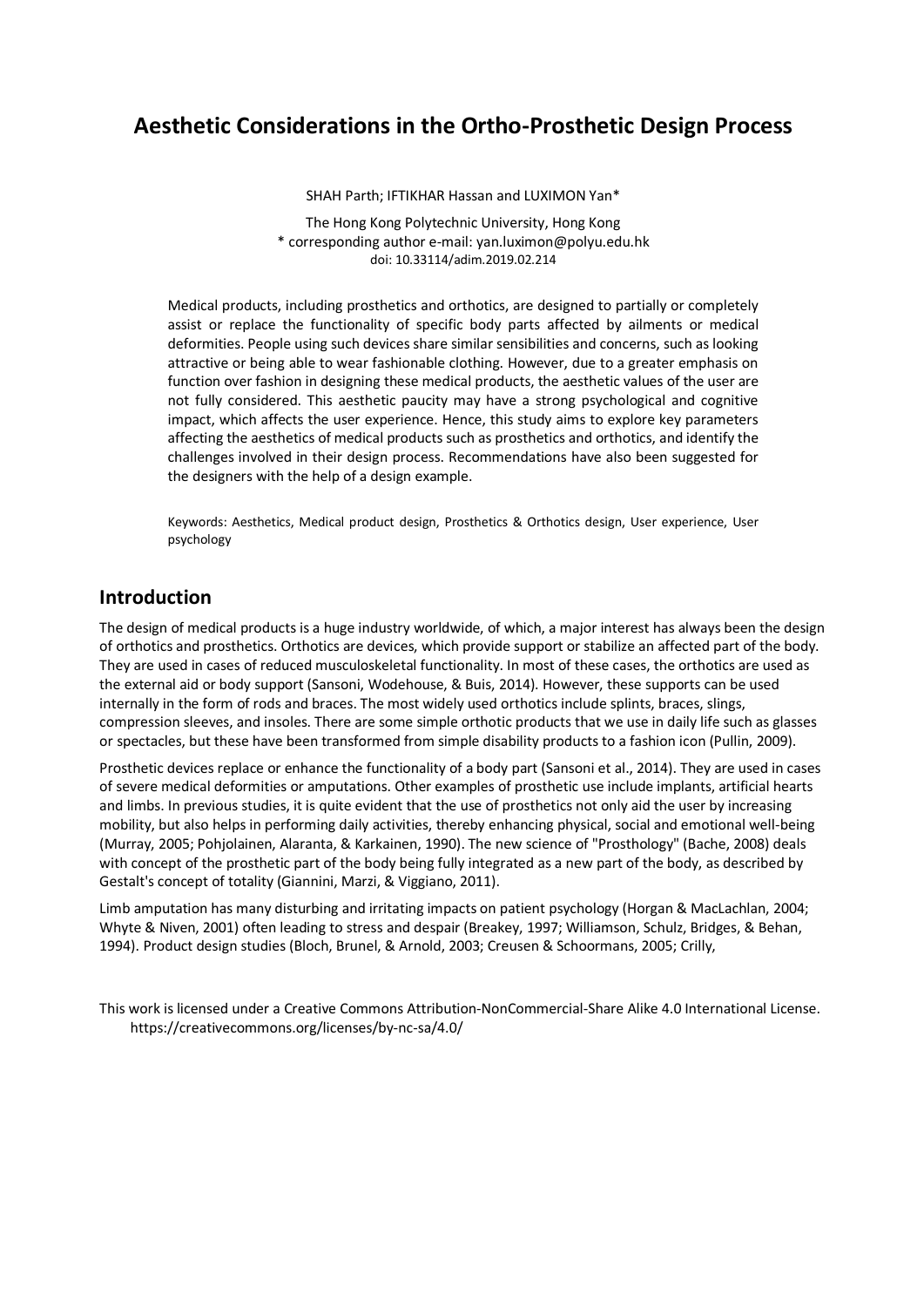Moultrie, & Clarkson, 2004) have suggested that the visual appearance of a product is one of the key elements affecting user choice and the product-user relationship. Visual aesthetics also have the tendency to make products more acceptable and effectively usable in many cases (Newell & Gregor, 2002) However this may differ across products and contexts. The overall appearance of a prosthetic limb is very important and may alter the level of the patient acceptance for the prosthesis (Biddiss, Beaton, & Chau, 2007; Cairns, Corney, & Murray, 2011; Carroll & Fyfe, 2004; Datta, Selvarajah, & Davey, 2004; Hagberg & Branemark, 2001; Legro et al., 1999; Murray & Fox, 2002; Pillet & Didierjean-Pillet, 2001; Pons et al., 2005). However, in designing medical products, functionality is the designer's primary concern; with minimal attention given to product aesthetics. This can affect user experience and satisfaction. Most of the available literature is focused on the technical and functional aspects of prosthetics, with only a few studies dedicated on aesthetics, showing a lack of interest of designers and researchers in this area (Cheetham, Suter, & Jancke, 2011; Klute, Kallfelz, & Czerniecki, 2001). In the case of hand prosthesis, a previous study (Kostuik, 1981) also describes a prioritization of functional usage over aesthetics . While, another study by Biddiss and Chau (2007) suggests prosthetic appearance to be a factor that significantly influences the decision to wear or use a wearable prosthetics. The decision of whether or not to wear a prosthetic may be based on the user's life style and personal needs (Durance & O'Shea, 1988; Hubbard, Kurtz, Heim, & Montgomery, 1997; Scotland & Galway, 1983; Wright, Hagen, & Wood, 1995). However, aesthetics play an important role in altering device adaptability. Additionally, if the prosthesis is purely functional but overly bulky, it can affect user acceptability and satisfaction. This can also have consequences which may affect the user's psychology state and social interactions skills (Bhuvaneswar, Epstein, & Stern, 2007). In order to avoid such situations, it is important to focus on the aesthetics of prosthetics.

Several studies have shown that the acceptability of medical products can be improved significantly by addressing their aesthetics (Goiato, Pesqueira, Ramos da Silva, Filho, & Micheline dos Santos, 2009; Newell & Gregor, 2002; Power, Leaper, & Harris, 2017; Sammartino, Marenzi, Di Lauro, & Paolantoni, 2007). However, a very limited number of studies (Nicola Cairns, Murray, Corney, & McFadyen, 2014; S Sansoni, Wodehouse, & Buis, 2014) have been conducted in the area of medical product design aesthetics. The majority of these studies have mainly focused on improving the aesthetics of upper and lower limb prosthetics (Davies, Rode, & Cywes, 1977). There is still a wide range of possible medical products, whose designs can be optimized by improving their visual appearance and aesthetic properties.

In this paper, the authors explore the field of medical product aesthetics. Some valuable suggestions and recommendations for medical product designers with the aim of improving user experience and satisfaction have also been discussed.

# **Customary design attitude of Ortho-prosthesis and need of aesthetics**

Conventionally, medical personnel such as doctors, physiotherapists and prosthetists are typically involved in the ortho-prosthetics' design process in order to ensure functionality. In the case of prosthetics and orthotics, functionality is important for enhancing mobility and fundamental in performing activities of daily living. However, the aesthetic value of the product is generally neglected or only considered after the users functional requirements have been met (Gotzsch, 2000; Jordan, 2000; Lewalski, 1988; Maslow, 1970; Rutter & Agne, 1998; Viemeister, 2001; Yalch & Brunel, 1996). Functionality is often considered as the cutoff requirement in process of designing medical products unless the product have some clear marketing value based on fashion and styling only. As the industry shifts towards user-centered designs, user experience has gained considerable importance and mainstream designers are increasingly aware of the impact. Hence, medical product designers now need to focus on product aesthetics as well as functionality.

Today, we live in a world where bodily perfection and beauty are given a high priority. People who use medical products such as prosthetics encounter challenges related to aesthetics such as social validation and acceptance (Hughes, 2000). Often unacceptance based on image and aesthetics can cause feelings of social exclusion. Limb amputees face extreme difficulty in accepting new prosthetic modifications to their body (Sjodahl, Gard, & Jarnlo, 2004) which can often lead to depression. Prosthetic users tend to avoid public exposure and are more prone to social isolation due to feelings of awkwardness and being self-conscious. These behaviors can affect psychological wellbeing, self-esteem and the ability to interact in social situations. (Sansoni, Wodehouse, McFadyen, & Buis, 2015).

Design aesthetics play a significant role in changing user behavior and product preference. A designer from Reebok theorized the value of good design by stating that "good design can make you fall in love with the product" (Dumaine, 1991). By improvising upon aesthetic features, users can have an opportunity to actively or to passively express themselves in their own unique way. Styling can enhance the acceptability of prosthetic usage among amputees by having positive psychological impacts. This can have positive effects on self-esteem and confidence. Hence, it is tremendously important to consider aesthetics when designing medical products.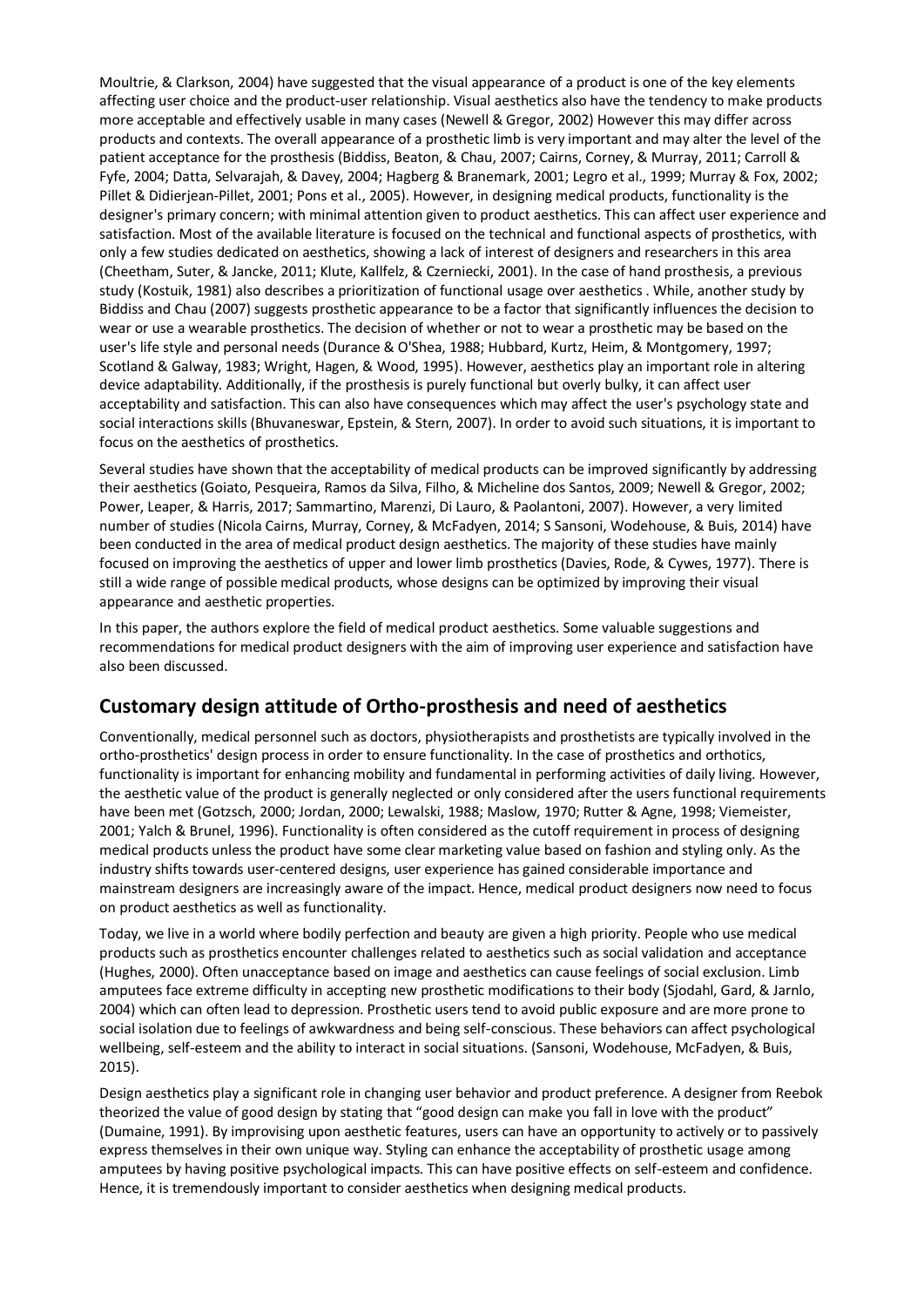# **Parameters of aesthetics affecting user experience**

Incorporating natural elements in aesthetic improves the user experience and acceptance. Many designers have used natural and organic elements in the product design process such as those found previously in Art Nouveau (Weisberg & Menon, 1998). Organic elements not only mimic abstract human forms but can also be used as a stylistic element when designing prosthetics. Due to the level of craftsmanship and material handling involved, natural forms were considered to be difficult to manufacture. However, with emerging technology and ease of use of techniques like 3D scanning, modeling and printing, it has become possible to design and customize aesthetically pleasing medical orthotic and prosthetic devices based on personal preference. In the following sections, the authors attempt to explore the current aesthetics issues of existing medical products and provide some possible suggestions and recommendations for improving these aesthetic elements.

## *Shape and form*

The shape and form of a medical device primarily defines its visual appearance. A study (Nicola Cairns, Murray, Corney, & McFadyen, 2014) attempted to investigate the factors affecting user satisfaction. They found that the most important factor suggested by the users was the shape of the device and how it matched the corresponding part of the body. For prosthetics, shape is an important element related to both functionality and aesthetics. Another study (Sansoni et al., 2015) had similar findings. By exploring the relationship of Uncanny Valley and prosthetic devices. Uncanny valley is a hypothesized relationship between a prosthetic's human-likeliness and individual's emotional response to them. In the study, they selected 30 different designs with three different types of forms - artificial looking devices, devices with moderate human-likeness and devices with high human-likeness. Based on their results, the level of user attractiveness increased in proportion to the human-likeness of the device's form. This demonstrates the importance of designing devices with shapes that resemble or mimic real body parts. Conversely, other studies also suggest that this can generate negative moods instead of feelings of attraction (MacDorman, Green, Ho, & Koch, 2009). Therefore, the impact of shape and form in the design process of ortho-prosthetics should be kept in considerate balance in order to promote user acceptability.

One of the key challenges in achieving an ideal product shape is the packaging and placement of functional elements (i.e., electro-mechanical components). For instance, some battery-powered medical devices, battery placement can be problematic if it is not considered during the design process. These elements can affect product aesthetics and lead to user discomfort.

Pye (1978) suggests that workmanship and the development process also play a major roles in the form of the final product. With 3D scanning technology, it has now become possible to acquire accurate anthropometric data, which can be used to develop accurate digital human models (Shah & Luximon, 2018; Zhuang & Bradtmiller, 2005). It can also be used to develop highly customized medical products. With the continued improvement of 3D printing facilities, it become possible to produce such forms with a high level of precision and superior finishing.

Wearable art is one of the potential future trends in medical product manufacturing Wearables can be customized to fit a particular set of functional requirements and customary aesthetic elements for every user. Existing orthotics and prosthetic devices could then be made to look like wearable art forms that blend with the users clothing. Aesthetics and functions can fused together in this way to give psychological pleasure as well as the feeling of fashion and peculiar style sense. The aesthetics of shape and form may differ based on gender. Previous studies (Oumlil & Erdem, 1997; Weitz, 1998) have demonstrated differences in the choice of prosthetics that were based on gender perceptions.

In designing prosthetics for children, designers should make an attempt to stretch the boundaries of their imagination in order to make products interactive or in the form of wearable toys. Some research groups (Knochel, 2016) have also tried to develop Do It Yourself (DIY) types of prosthetics where the user is given the liberty to design their own device. A South African carpenter who lost his hand due to occupational hazards, sought a customized DIY prosthetic hand. He developed it using online resources and the help of a special effects artist (Owen, 2011). In addition to individual and laboratory-based applications, DIY prosthetics have also been developed as a manufacturing solution for amputees with the ubiquity and greater availability of more economical 3D printing facilities. The process of DIY ortho-prosthetic design and manufacturing can create new opportunities and facilitate in the design process of medical products.

## *Size and scale*

The size of the product has a substantial impact on visual appearance. Size and material affect the weight of the device. If it is too large, it may cause discomfort and may be inconvenient for daily usage. Minimizing the size and visual prominence of prosthetics is important. Although reducing the size of a device may be more costly and technically challenging, it has a positive impact on patient's psychological well-being. Current braces have metallic parts, which are difficult to conceal under regular clothing. Smart textile materials can be used in place of metallic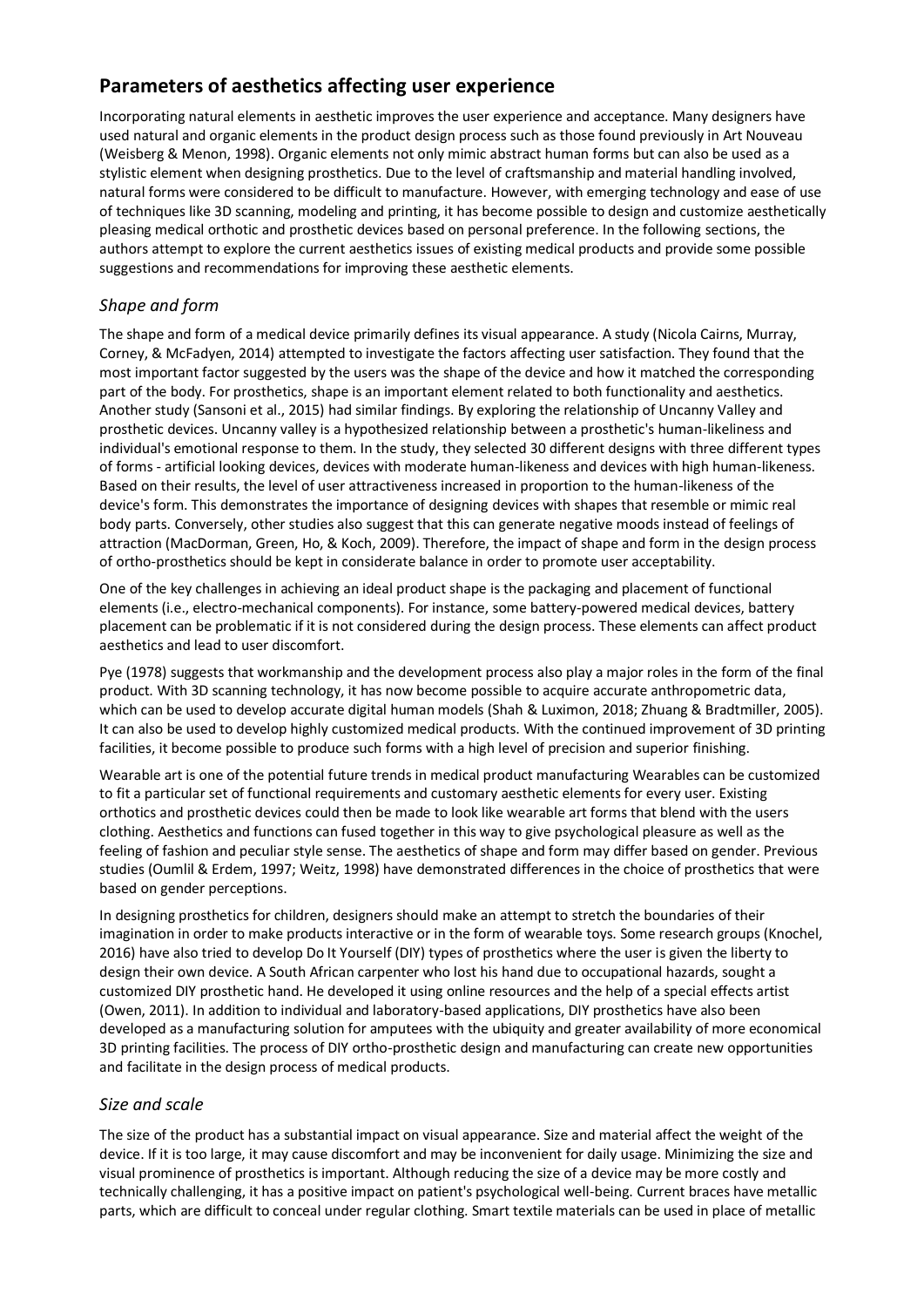components to maintain product aesthetics. However, if it is not possible to reduce size or to make a device more compact, then efforts should be allocated to make it unnoticeable and discrete in nature.

The size of a prosthetic should also conform to individual differences in body type to ensure that it maintains perfect symmetry with the contralateral part, side or limb. In order to develop products, which are generalizable and can be scaled according to a broader user base, it is important to understand individual variance in shape amongst the target audience. This can be accomplished by developing a database containing large anthropometric data samples based on country, location, ethnicity, age and gender of end users. Customization techniques like casting; last formation, which have been traditionally used, can be replaced by 3D scanning and modelling to achieve better results. In addition, modularity in ortho-prosthesis can be introduced at a grass root level to optimize device size and fitting. The concept of modular design can be implemented to achieve a "one size fits all" design methodology for mass production and may help to stabilize the user market.

#### *Colour*

A lot of research has already been conducted on the relation between colour, user perceptions and product selection (Funk & Ndubisi, 2006; Kauppinen-Raisanen & Luomala, 2010; LoBue & DeLoache, 2011). Although the range of colour options for medical products is limited, still the colour of the product contributes heavily in the product appearance.

In the case of orthotics, there is more flexibility to experiment with different colours compared to prosthetics. Depending on the application and user demands, products can be made transparent or incorporate colour to stimulate concealing. The product design value for users changes when the product style or design parameters also change (Holbrook, Morris B., & Moore, 1981). For instance, traditional dental braces use metallic wiring to correct alignment issues. However, they are not aesthetically pleasing and often make eating difficult for the user. Recently, several dental product manufacturers have started producing transparent dental braces without the slightest compromise on functionality. This example illustrates the influence of colour preference in producing a positive user experience without sacrificing functionality.

With prosthetics, many users prefer the product to be similar to the tone of human skin. Due to the limited amount of colour options for prosthetic devices, matching a user's skin colour is challenging and may influence product acceptance. This could lead to a psychological unacceptance of the product as a part of their own body. Some users prefer their prosthetic devices to be more vibrant and colourful. Several new prosthetic limbs with printed artwork have been made available, which have been well received and successful among young users. Similarly researchers (Lenhart & Sumarriva, 2008) have tried introducing printed cartoon characters on orthotics designed for children which have been very effective. Body art's fashion trends such as tattooing are additional design possibilities whereby prosthetics can be perceived as more of a fashion statement rather than a reflection of personal limitation or disability. An intensive care must be taken to make the colour of the device/product as natural and as iconic to meet the user's acceptability and psychological treat. The user should take certain cultural considerations into account when incorporating this type of device customization as it may not be appropriate for mass production. Interchangeable design skins may be a viable option in such circumstances. It is important to understand user needs and preferences when choosing the colour of ortho-prosthetic devices.

#### *Material and texture*

Material selection is a key step in orthotic/prosthetic design. From the perspective of product design, material characteristics have a strong impact on the physical product (De Sausmarez, 1964; Hannah, 2002; Scott, 1951). It is important to ensure the material selected has the necessary mechanical and physical properties required for the functional needs of the user. Concomitantly, careful consideration must be given when addressing more intangible characteristics like perceived values, personal associations and emotions. A study by (Karana, Hekkert, & Kandachar, 2008), provides a detailed summary of key parameters to be considered by designers when selecting materials with a greater emphasis placed on the intangible characteristics of materials for improving the product design process. With advancements in material research and technology, it is possible, with new material options, to satisfy these intangible needs.

In addition, care must be taken to make sure materials should be waterproof so that they can be suitable for various outdoor conditions. Water and sweat could be the potential causes for the invalidation of functional aspects and strongly destroy the aesthetical appraisals of amputee. Excessive sweating may lead to itching, irritation and sores, causing unwanted discomfort to the patient, making it less desirable. The material used should be easy to clean and should not allow colours to fade.

Most medical prosthetic devices use metallic components to provide the necessary mechanical strength and polymers or plastics for the external encasing. Newly developed inert materials such as fiberglass, biopolymers and various metal alloys have been used to improve mechanical strength. The synchronization between user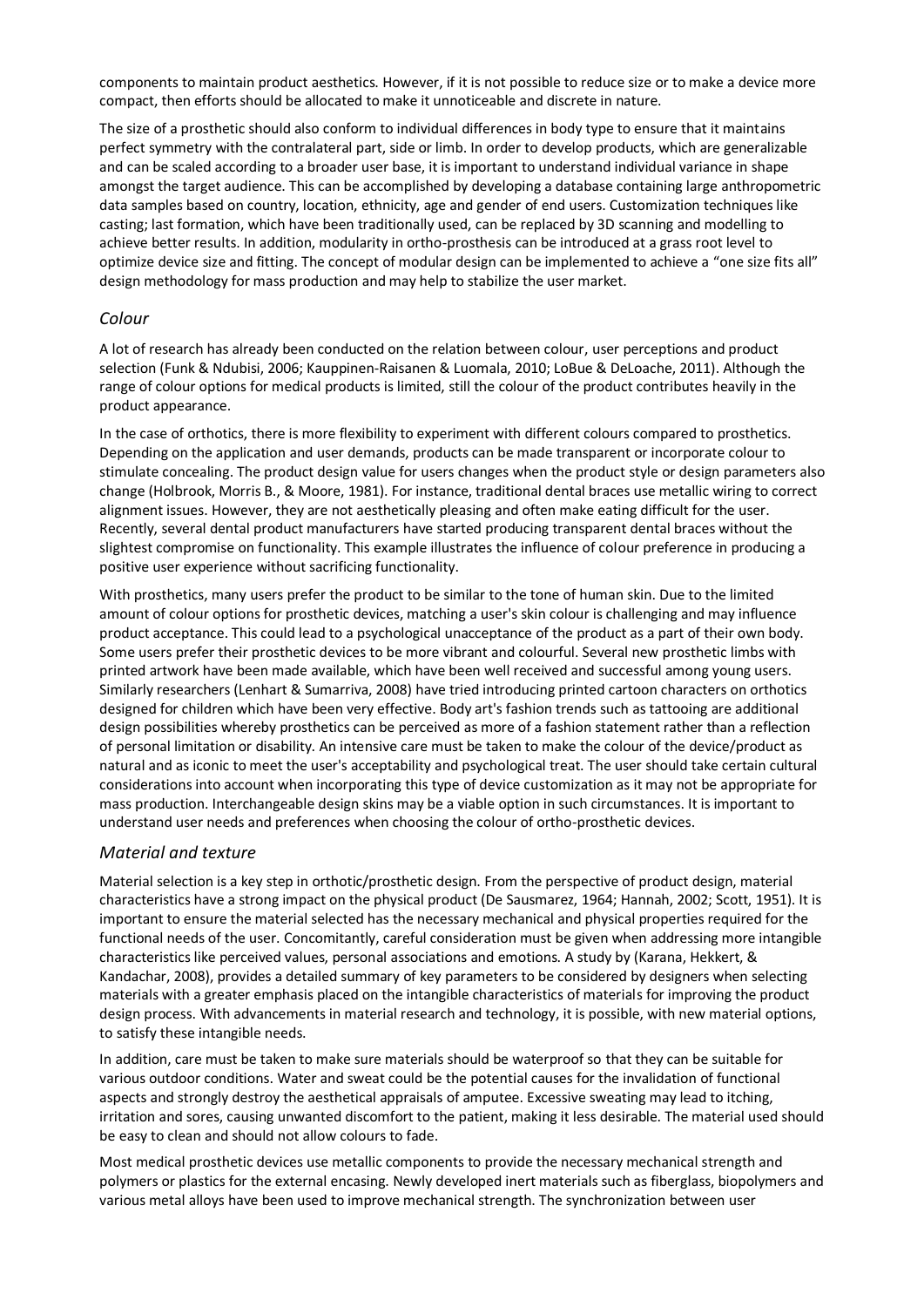perception and product material should also be considered. Material texture preferences may be influenced by gender and various socio-cultural factors. Material, which mimics skin, may or may not be desirable depending upon the circumstances. More research is needed in this area.

#### *Adaptability to fashion and clothing*

Just like physically fit human beings, people with special needs also have the desire to be perceived as attractive. An individual's appearance is highly affected by the style of clothing and fashion accessories being worn. However, the ability to use the prosthetic under fashionable clothing is an aspect often overlooked by medical practitioners when designing the device.

Velcro straps can be used to affix bulky orthotic splints and braces which are often prominent, detract from personal aesthetics and make it difficult to wear clothing over top. Due to bulkiness and prominent visibility of prosthetic devices, the range of clothing is limited Current design technologies have the ability to produce customized and sleek products which can be either hidden under clothes or can blend with an ensemble by matching the contour of an individual physique.

The majority of lower limb prosthetics are designed for wearing normal flat-soled footwear. This reduces the number of footwear options and may negatively alter the biomechanics of the prosthetics predisposing the user to postural imbalance and injury. Hence, there is a need for designing adjustable ankle prosthetics, which not only support body weight but can also adapt to different types of footwear.

Following fashion and style trends are often important for the reasons of personal aesthetic preferences. The aforementioned design considerations would help ortho-prosthetic users have greater autonomy and fewer limitations when it comes to choice of clothing. This could have positive effects on social interactions psychological well-being and self-confidence.

### *Other factors*

Factors like age, gender, cultural affiliations and personal attitude affect consumer aesthetic tastes (Bloch, 1995; Ji, Peng, & Nisbett, 2000; Salkind & Salkind, 1997). Previous studies have shown that males prefer more masculine product patterns whereas females are more inclined towards products of beautiful and elegance (Sansoni et al., 2015). Regulatory and legal factors also affect material selection as products often needs to comply with standards approved by the Food and Drug Association (FDA).

Other factors, which also affect the design process, include the cost of manufacturing and affordability of the target users. However, aesthetics should not be compromised based on manufacturing costs or material selection. Although traditional manufacturing processes help in producing more economical medical prosthetics in mass scale, 3D printing has proven to be highly cost effective concerning the customization of products. 3D printing can also avoid f material waste incurred during the casting and manufacturing process. In addition, 3D printing techniques can be used to facilitate a modular development of ortho-prosthetic devices for individual customization.

# **"Toe Talk", prosthetic limbs that make a statement: A case study**

Wide range of artificial prosthetic limbs are already available which help users (i.e., amputees) perform various daily activities including walking, jumping and even running. However, the majority of prosthetics limbs currently available are designed without considering aesthetic elements, which may make them undesirable for younger amputees. Hence, an alternate means by which the aesthetics of these prosthetic products can be improved upon without compromising function is needed. This will significantly improve the user experience of young amputees.

In this case study of prosthetic limb socket, a design group explored the opportunities of redesigning a prosthetic limb socket into a modular wearable art, which can give users the liberty to express their uniqueness without hampering the functional aspects of the device.

## *Design approach - Modular design*

Modular designs are based on the concept of separating products into multiple parts, segments or modules that can be individually modified and customized (Duray, Ward, Milligan, & Berry, 2000). Recently, a large number of research contributions have been made in this particular area. A study done in 2014 proposed a similar approach (Seok, Woo, & Lim, 2014), which they termed "Non-finito" product design. The products are intentionally unfinished giving users the option to customize and complete them based on their own personal choices and creativity. This kind of approach can help in achieving mass customization and facilitate product design flexibility based on individual preferences. Allowing users to be actively involved during the design process can help to initiate a better product-user relationship, which would better address the user's needs. This can also make the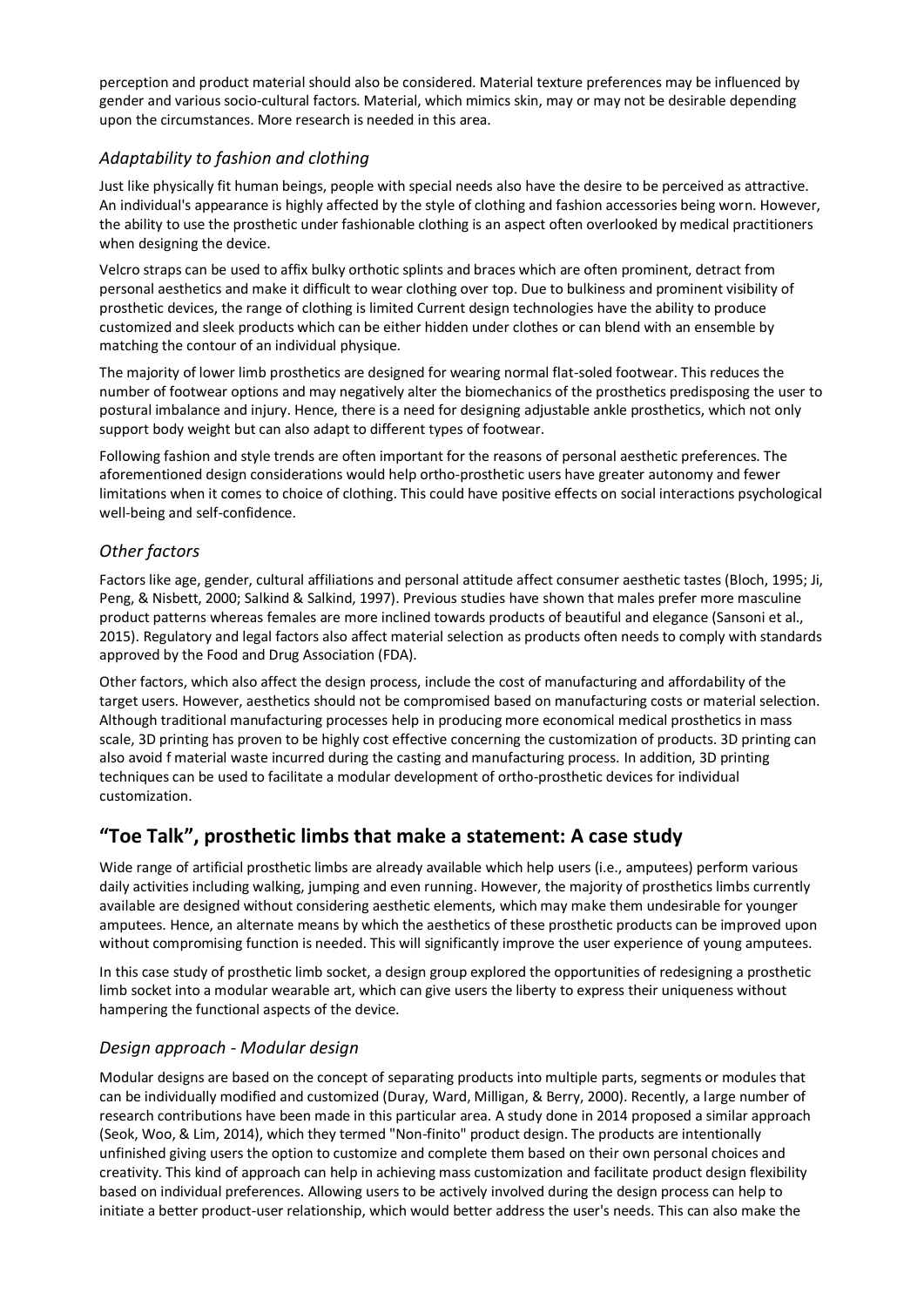potential problems encountered in the design phase more visible to the designers.

However, this type of design approach is seldom adopted in the field of medical product design. Therefore, the team attempted to incorporate the concept of a modular design approach without compromising the primary function (i.e., locomotion and movement) of the prosthetic limb.

#### *Design Method*

A 25-year-old female amputee agreed to participate in the study. In order to understand her needs, a semistructured interview was conducted in conjunction with an observational study to define her user profile and understand her daily routine. Based on this study, initial insights about fundamental design needs were acquired. Her input from the interview was considered throughout the design process to ensure the final product (i.e., prosthetic limb socket) did not affect the functionality of the prosthetic limb.

Based on the data gathered from the interviews and observational study, an initial brain storming session was performed. Using the principles of modular design, multiple prototypes were developed using 3D modelling software. Then based on the user preferences, a design was selected and further refined.

For developing the prototype, a 3D scan was acquired for the stump of the amputated limb. Based on the acquired 3D model, a customized prosthetic limb socket was developed using a computer aided designing/ manufacturing (CAD/CAM) software. The final design prototype was then printed.

#### *Design requirements*

Being a marathon runner and sports enthusiast in the past, the participant did not want her amputation to affect her self-image. Upon interviewing her, it became evident that she was not happy with a conventional prosthetic leg. She felt it looked ugly and did not allow her to wear fashionable clothes or shoes (i.e., high heels). Instead of hiding her imperfections, she wanted the prosthetic to be a more prominent bodily feature in order to serve as a source of inspiration and encouragement for other amputees. In addition to these design expectations, she also expressed the need for a prosthetic that was easy to wear and store when not in use, the possibility of attaching it with existing prosthetic limb, the ability to reduce sweating with greater ventilation capacity and further modifications to improve durability. Additional factors for consideration included the shape, size, colour, material and manufacturing process.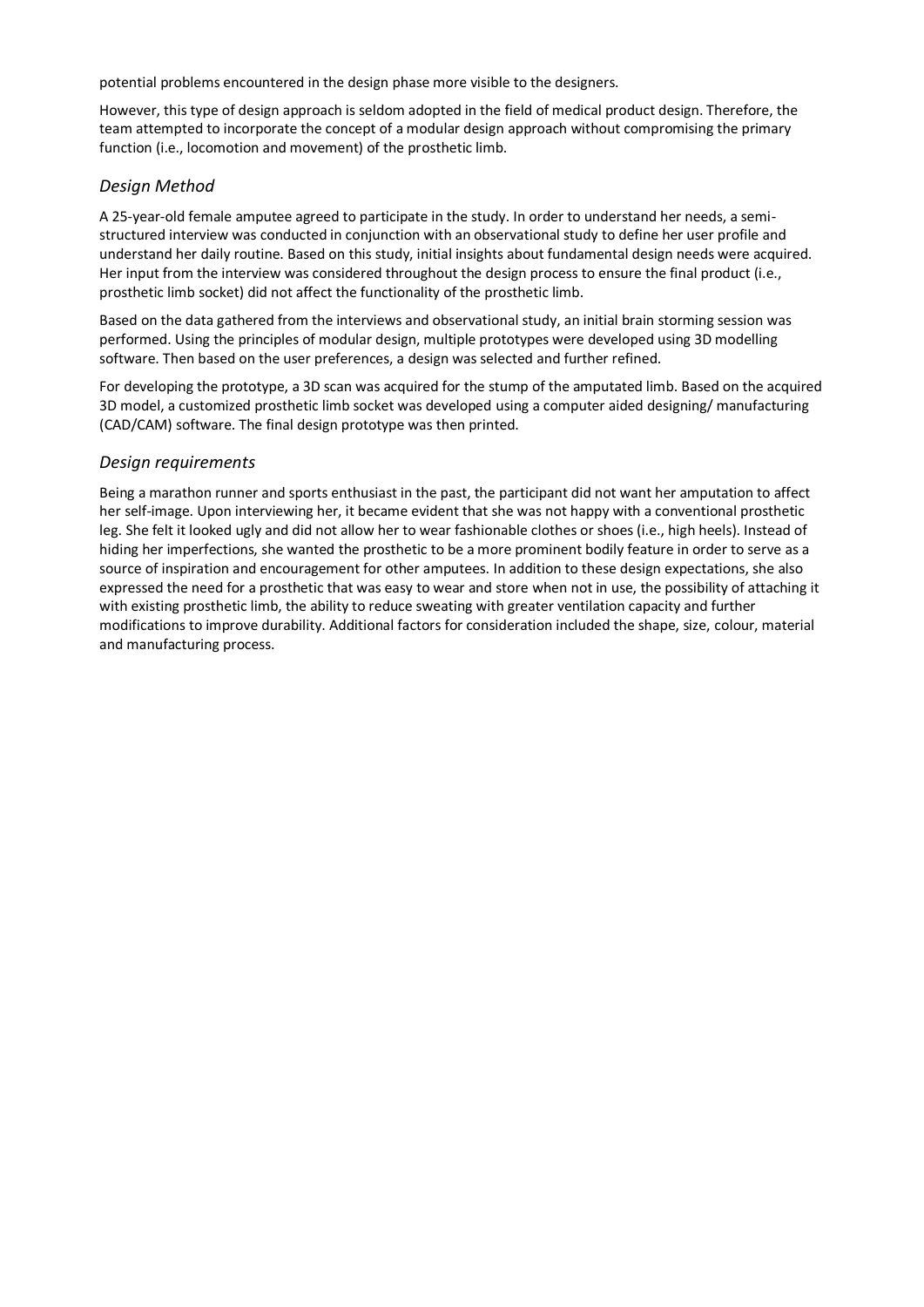#### *Design process - prosthetic limb socket*

To address her needs, multiple design ideas were generated from the brainstorming session as shown in Figure. 1. The brainstorming session focused on three major criteria: (1) wearable art, (2) mix and match and (3) inner maturity. Several rough sketches and iterations were developed (Figure 2).



*Figure 1: Brainstorming for the design*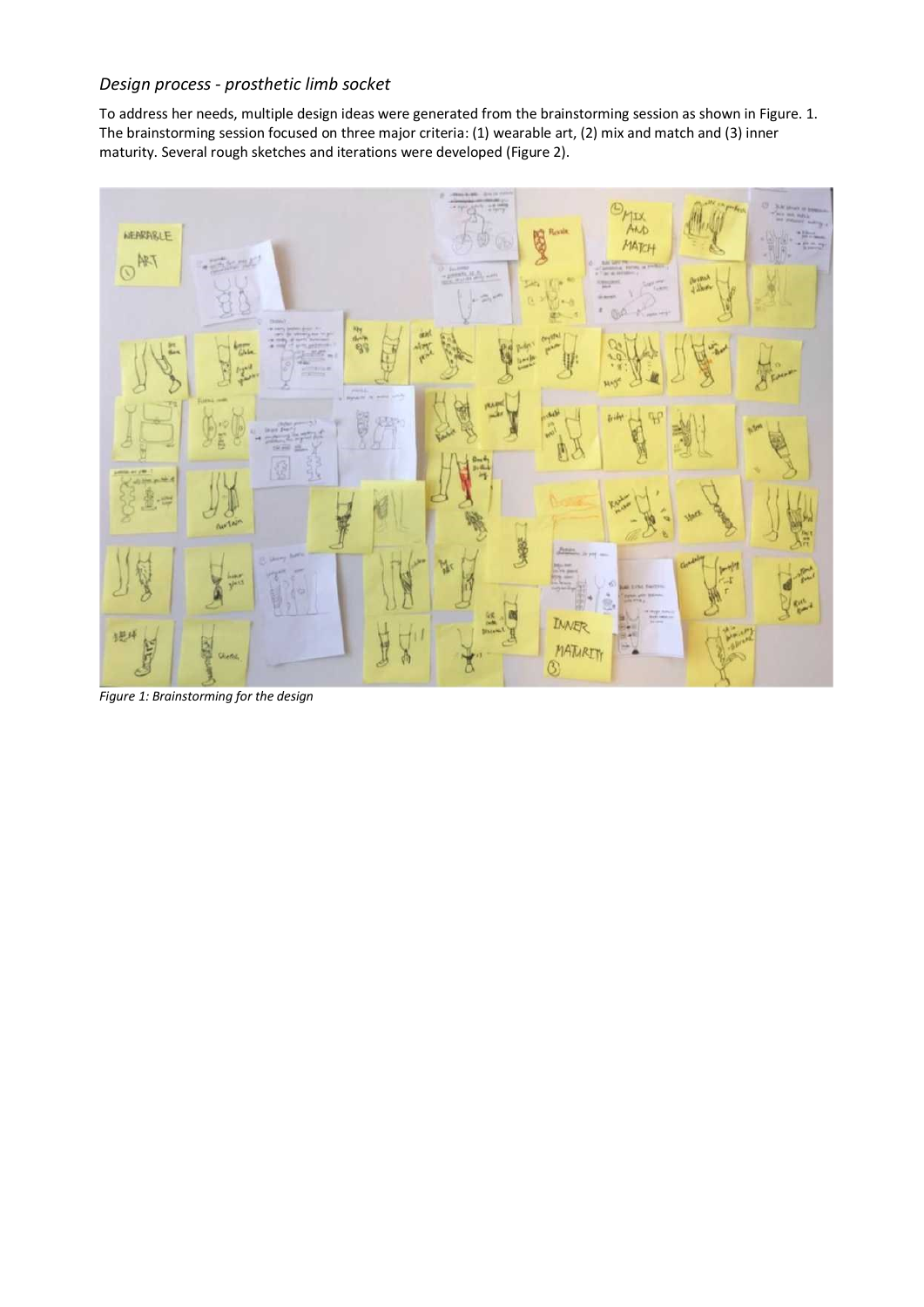

*Figure 2: Ideation Process*

During the ideation process as shown in Figure *2,* initial ideas were further reduced to seven designs based on user preference, choice and needs. Various art and cultural elements were considered during the selection of the opted designs leading to the final design shown in Figure 3.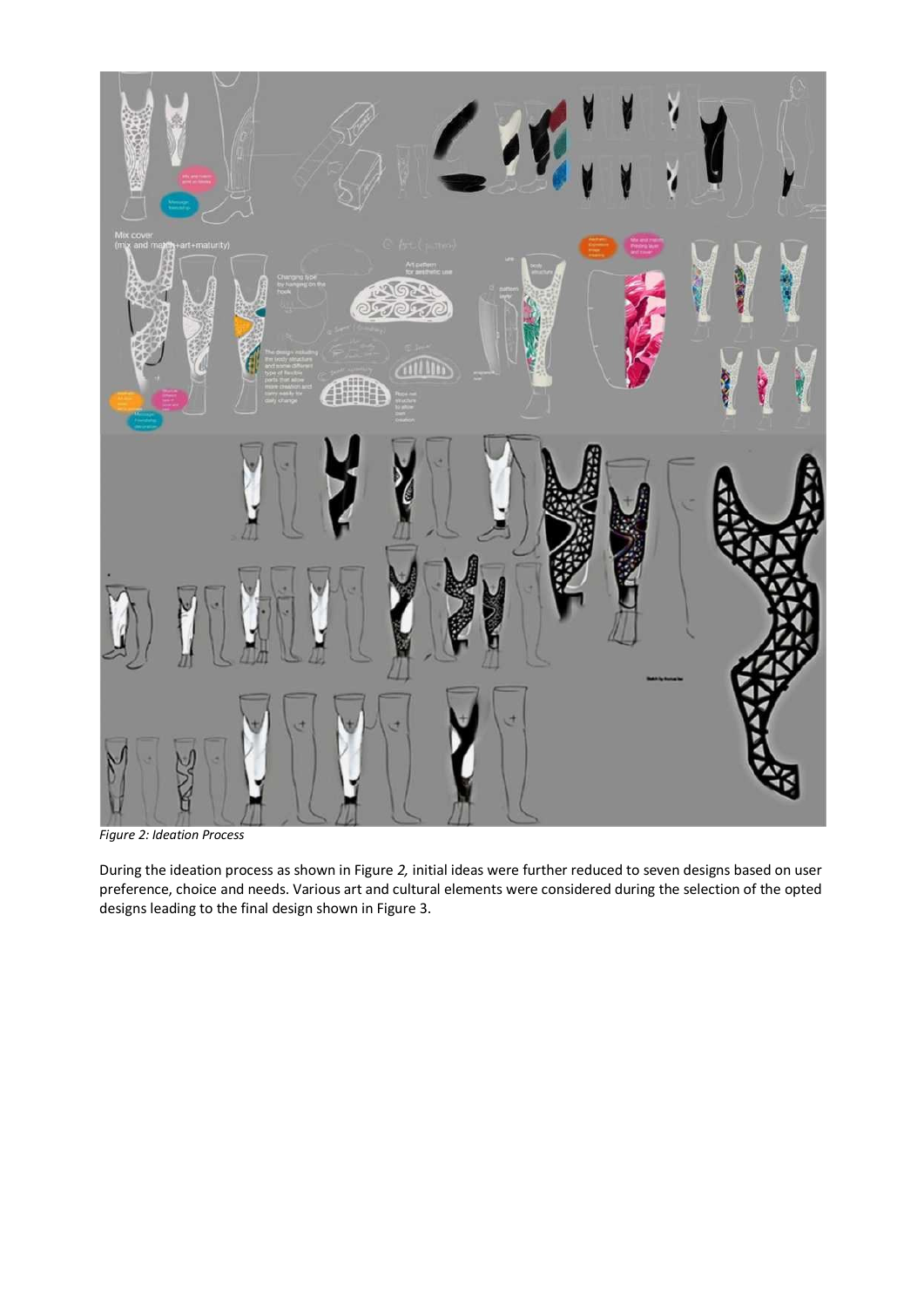

*Figure 3: Final design of prosthetic socket*

There were three major elements incorporated in the design to make it more appealing and serve as an identity statement for the participant. The first element that was considered was the shape of the socket. It was designed with a mesh form, which made it look more artistic, and at the same time reduced the contact surface thereby allowing it to be more breathable and less prone to accumulate moisture from sweating. Several attachment sites were provided along the device where she could place some text or messages.

The second element of the socket was its use as a wearable form of art. Provisions were made to ensure that certain parts could be removed and replaced. The user can easily slide various images, messages, and photographs in the designated sections of the device based on her mood, clothing combination, life events or the type of event she plans to attend. This provided her with an opportunity to be more creative and allowed her the freedom to use the device as conduit for self-expression.

The third element targeted the issue of using the new design with an existing prosthesis. A two-layered design was created to address this issue. For the existing model, only the outer case design was 3D printed and placed over the existing socket. For developing a new one, the internal frame replaced the socket.

To confirm the shape and size of the newly developed socket matched the contralateral limb, a 3D scan of the existing limb was also acquired to serve as a reference during the entire design process. This was done to ensure limb symmetry and avoid any bulky appearance beneath her clothing thereby allowing her to have a greater range of compatible clothing options.

Based upon her preferences, the prosthetic limb socket was developed in white colour so that it could match any clothing colour. White made it more vibrant, elegant, less likely to absorb heat. In addition, the white background made the other design elements (i.e., attachable text, removable images, and artwork) more prominent.

The final prototype was named *"Toe Talk",* as this gives young, active amputees a chance to express their uniqueness. Unlike traditional prosthetic designs, it is very elegant and artistic.



*Figure 4:3D printed prototype - prosthetic limb socket* The designed prosthetic socket was 3D printed and provided to the participant. However, due to structural issues, the design required further refinement. The 3D printed prototype of "Toe Talk" is shown in Figure 4.

## **Conclusion**

Allowing the end user to be more involved in the design process having user-oriented design (UOD) approach can improve upon conventional approaches to ortho-prosthetic device development. With the advent of modular design techniques, it is now possible to develop products, which are partially or entirely customized based on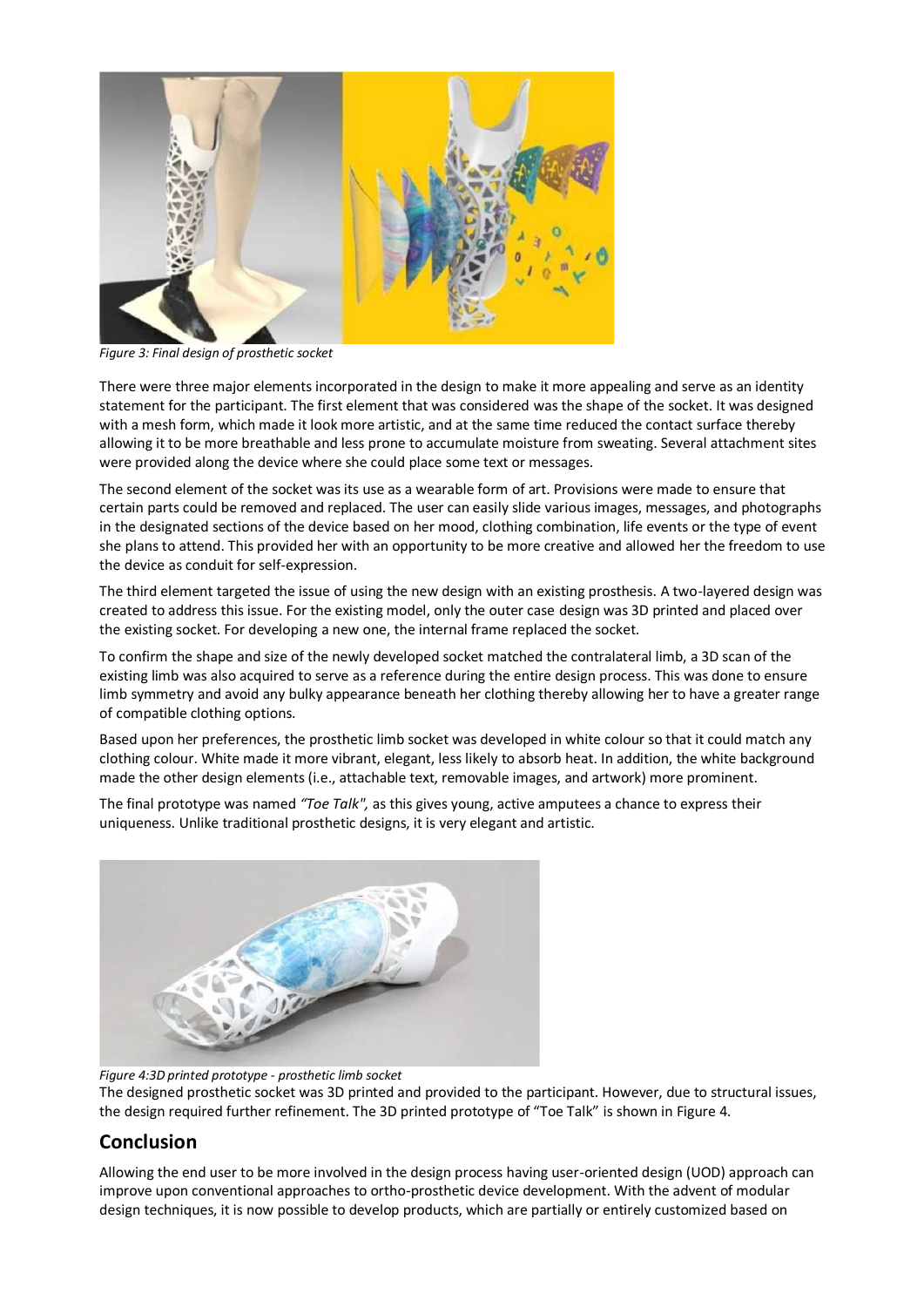personal preference. Involving the user in the design process has positive psychological benefits and gives the user a platform for highlighting their creativity.

Maslow's hierarchy describes three different levels of user needs. These encompass basic, psychological and selffulfillment needs. Traditional ortho-prosthetic devices address basic functional needs and allow the user to perform daily activities. Psychological well-being and self-fulfillment needs can also be met by addressing device aesthetics

Ortho-prosthetic product design is a vast and constantly evolving field, which has undergone rapid growth. In past few decades, product designs for amputees have transformed from simple mechanical devices to highly sophisticated bionic devices. However, the aesthetic features of these devices have received little consideration. Studies have shown that the absence of aesthetics can have negative psychological and cognitive consequences for users.

This study attempted to identify some of the key aesthetic parameters, which influence the ortho-prosthetic design process. The authors have provided relevant suggestions and recommendations for addressing these issues with a modular design approach. A case study involving the design of a prosthetic limb socket was given to elucidate the benefits and implications of this user-centered approach.

Developing a single product, which satisfies the needs of every individual user, is challenging. There are social, psychological, economic, cultural and personal preference factors, which influence user perception and experience. Modular and DIY design approaches can help to address these issues by allowing the user to be more actively involved in the design process. With a modular design approach, it is possible to customize prosthetics based on the user's requirements. Users can also employ a DIY design approach by combining different prefabricated parts to manufacture their own product. This could facilitate the customization of such products on a mass scale. Additionally, designing ortho-prosthetic devices in the form of wearable art could revolutionize the field of medical product design and add an element of fashion to the customization process. Not only with this allow the user the option of incorporating their own sense of style or fashion into the development of their device but it can also create awareness for the inclusion of amputees across various social contexts.

For ortho-prosthetic device users, better product aesthetics are more than simply a means of flaunting or showing off, but means by which they can look and feel beautiful or be able to wear fashionable clothing like other people around them. Amputees have the same needs and desires as non-amputees. Meeting their needs is achievable when designers can give the opportunity to reevaluate the ortho-prosthetic' design process with the objective of enhancing user acceptance in mind.

#### **Acknowledgement**

The authors sincerely thank the design group of Cindy Chan, Thomas Lee and Zarin Tasnim, who designed the "Toe Talk", described in the paper. Authors would also like to thank members of Asian Ergonomics Design Lab group for their help and support. Authors would like to show their sincere gratitude to Mr. Tiev Miller for his assistance in proof reading the manuscript. This work was supported by RGC/GRF funding (B-Q57F).

# **References**

- Bache, A. G. (2008). Prosthotology: The Science of Prosthetics and Orthotics. *Kybernetes - The International Journal of Cybernetics, Systems and Management Sciences, 37*(2), 282-296.
- Bhuvaneswar, C. G., Epstein, L. A., & Stern, T. A. (2007). Reactions to amputation: recognition and treatment. *Primary Care Companion to the Journal of Clinical Psychiatry, 9*(4), 303-308.
- Biddiss, E., Beaton, D., & Chau, T. (2007). Consumer design priorities for upper limb prosthetics. *Disability and Rehabilitation. Assistive Technology, 2*(6), 346-357. Retrieved from

<http://www.ncbi.nlm.nih.gov/pubmed/19263565>

- Biddiss, E., & Chau, T. (2007). Upper-limb prosthetics: Critical factors in device abandonment. *American Journal of Physical Medicine and Rehabilitation, 36*(12), 977-987.<https://doi.org/10.1097/PHM.0b013e3181587f6c>
- Bloch, P. H. (1995). Seeking the Ideal Form: Product Design and Consumer Response. *Journal of Marketing, 59*(3), 16-29.<https://doi.org/10.2307/1252116>
- Bloch, P. H., Brunel, F. F., & Arnold, T. J. (2003). Individual Differences in the Centrality of Visual Product Aesthetics: Concept and Measurement. *Journal of Consumer Research, 29,* 551-565[. https://doi.org/10.1086/346250](https://doi.org/10.1086/346250)
- Breakey, J. W. (1997). Body image: The lower-limb amputee. *Journal of Prosthetics and Orthotics, 9*(2), 58-66.
- Cairns, N., Corney, J., & Murray, K. (2011). What do lower limb amputees think of their cosmesis? In: International Society for Prosthetics and Orthotics. *UK 2011 Annual Scientific Meeting and Exhibition (Ed L Burgess),*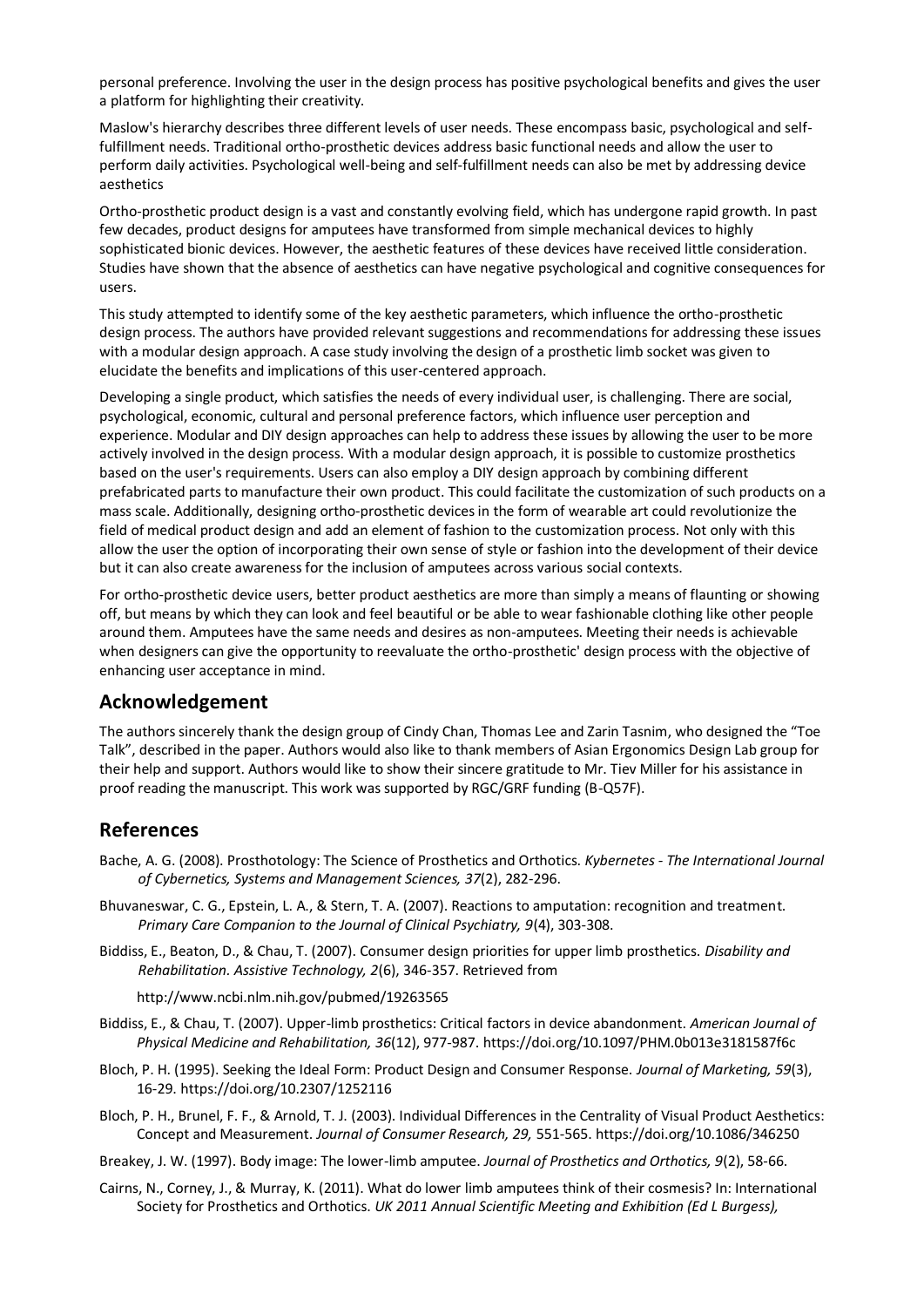*London, 7-8 October, Glasgow: ISPO.,* 10.

- Cairns, N., Murray, K., Corney, J., & McFadyen, A. (2014). Satisfaction with cosmesis and priorities for cosmesis design reported by lower limb amputees in the United Kingdom: Instrument development and results. *Prosthetics and Orthotics International, 38*(6), 467-473[. https://doi.org/10.1177/0309364613512149](https://doi.org/10.1177/0309364613512149)
- Carroll, A., & Fyfe, N. (2004). A comparison of the effect of the aesthetics of digital cosmetic prostheses on body image and well-being. *Journal of Prosthetics and Orthotics* , *16*, 66-68.
- Cheetham, M., Suter, P., & Jancke, L. (2011). The human likeness dimension of the "uncanny valley hypothesis": behavioral and functional MRI findings. *Frontiers in Human Neuroscience, 5,* 126. <https://doi.org/10.3389/fnhum.2011.00126>
- Creusen, M. E. H., & Schoormans, J. P. L. (2005). The Different Roles of Product Appearance in Consumer Choice A. *Journal of Product Innovation Management* , *22*(1), 63-81.
- Crilly, N., Moultrie, J., & Clarkson, P. J. (2004). Seeing things: Consumer response to the visual domain in product design. *Design Studies (November), 25*(6), 547-577[. https://doi.org/10.1016/j.destud.2004.03.001](https://doi.org/10.1016/j.destud.2004.03.001)
- Datta, D., Selvarajah, K., & Davey, N. (2004). Functional outcome of patients with proximal upper limb deficiencyacquired and congenital. *Clinical Rehabilitation, 18*(2), 172-177.<https://doi.org/10.1191/0269215504cr716oa>
- Davies, M. R. Q., Rode, H., & Cywes, S. (1977). "Thoracoschisis" associated with an ipsilateral distal phocomelia and an anterolateral diaphragmatic hernia-A case report. *Journal of Pediatric Surgery., 12*(5), 755-757. [https://doi.org/10.1016/0022-3468\(77\)90413-4.](https://doi.org/10.1016/0022-3468(77)90413-4)
- De Sausmarez, M. (1964). Basic design: the dynamics of visual form. *Herbert, London, UK, (Revised Edition).*
- Dumaine, B. (1991). "Design That Sells and Sells and ..." *Fortune, (March 11), 11,* 86-94.
- Durance, J. P., & O'Shea, B. J. (1988). Upper limb amputees: a clinic profile. *International Disability Studies, 10(2),* 68-72. Retrieved from<http://www.ncbi.nlm.nih.gov/pubmed/3403501>
- Duray, R., Ward, P. T., Milligan, G. W., & Berry, W. L. (2000). Approaches to mass customization: configurations and empirical validation. *Journal of Operations Management* , *18*(6), 605-625.
- Funk, D., & Ndubisi, N. O. (2006). Colour and product choice: a study of gender roles. *Management Research News*, *29*(1-2), 41-52.
- Giannini, A. M., Marzi, T., & Viggiano, M. P. (2011). Design: percezione visiva e cognizione psicologica dell'arte la scelta del prodotto: emozioni, decisioni e neuroestetica. *Giunti Editore Firenze,.*
- Goiato, M. C., Pesqueira, A. A., Ramos da Silva, C., Filho, H. G., & Micheline dos Santos, D. (2009). Patient satisfaction with maxillofacial prosthesis. Literature review. *Journal of Plastic, Reconstructive and Aesthetic Surgery, 62*(2), 175-180.<https://doi.org/10.1016/j.bjps.2008.06.084>
- Gotzsch, J. (2000). Beautiful and meaningful products. *Design plus Research Conference Politecnico Di Milano, Italy*, 146-154.
- Hagberg, K., & Branemark, R. (2001). Consequences of non-vascular trans-femoral amputation: A survey of quality of life, prosthetic use and problems. *Prosthetics and Orthotics International, 25*(3), 186-194. <https://doi.org/10.1080/03093640108726601>
- Hannah, G. G. (2002). Elements of design Princeton. *Architectural Press, New York, NY.*
- Holbrook, Morris B., & Moore, W. L. (1981). Feature Interactions in Consumer Judgments of Verbal versus Pictorial Presentations. *Journal of Consumer Research, 3*(1), 103-113.
- Horgan, O., & MacLachlan, M. (2004). Psychosocial adjustment to lower-limb amputation: A review. *Disability and Rehabilitation, 26*(14-15), 837-850[. https://doi.org/10.1080/09638280410001708869](https://doi.org/10.1080/09638280410001708869)
- Hubbard, S., Kurtz, I., Heim, W., & Montgomery, G. (1997). Powered prosthetic intervention in upper extremity deficiency. *Herring J, Birch J (Eds): AAOS/Shrine Symposium: The Limb Deficient Child. Rosemont, Ill, American Academy of Orthopardic Surgeons,* 417-431.
- Hughes, B. (2000). Medicine and the Aesthetic Invalidation of Disabled People. *Disability and Society, 15*(4), 555- 568.<https://doi.org/10.1080/09687590050058170>
- Ji, L. J., Peng, K., & Nisbett, R. E. (2000). Culture, control, and perception of relationships in the environment. *Journal of Personality and Social Psychology, 73*(5), 943-955.
- Jordan, P. W. (2000). Designing pleasurable products: an introduction to the new human factors. *Taylor & Francis, London, UK.*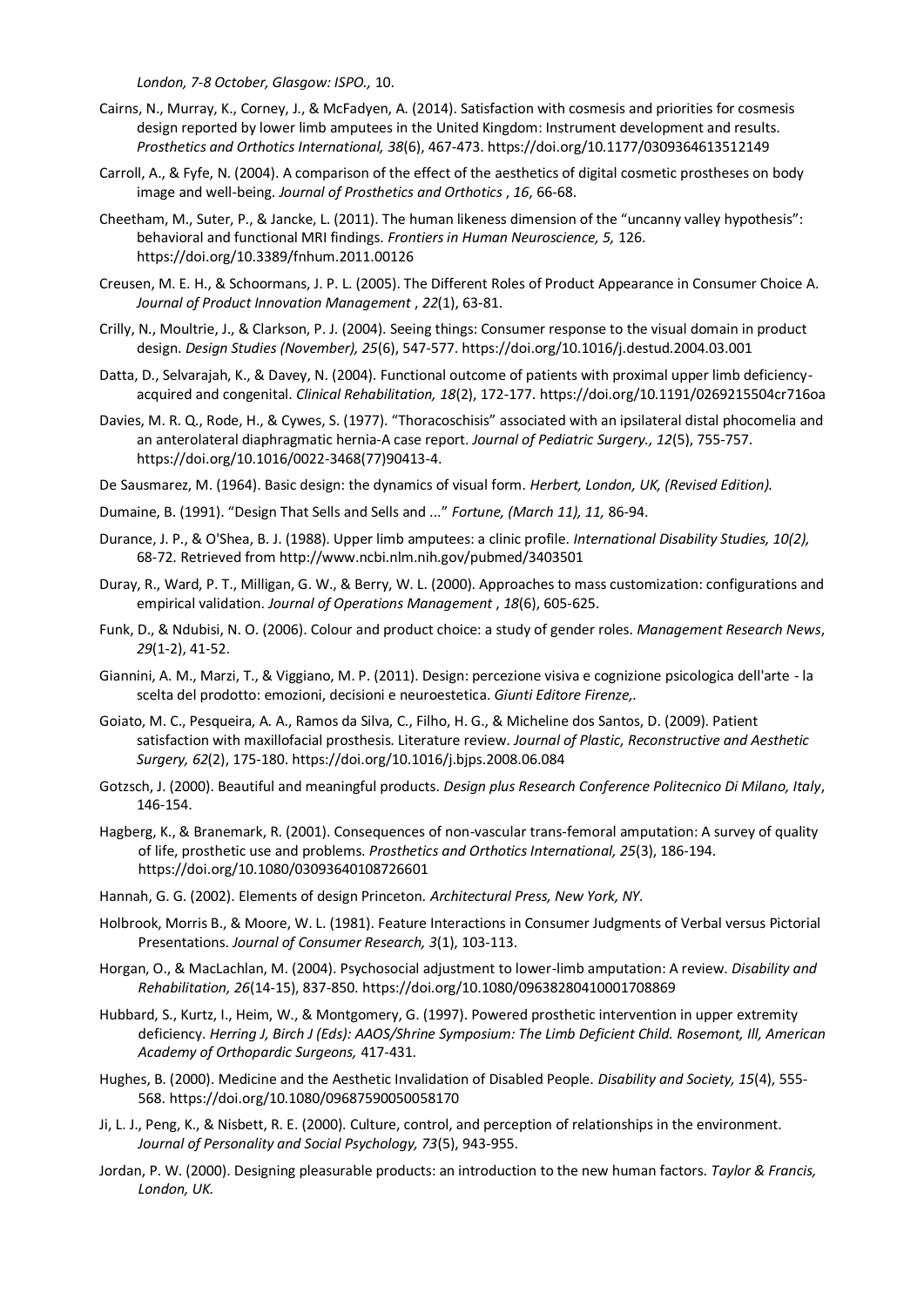- Karana, E., Hekkert, P., & Kandachar, P. (2008). Material considerations in product design: A survey on crucial material aspects used by product designers. *Materials and Design, 29*(6), 1081-1089. <https://doi.org/10.1016/j.matdes.2007.06.002>
- Kauppinen-Raisanen, H., & Luomala, H. T. (2010). Exploring consumers' product-specific colour meanings. *Qualitative Market Research: An International Journal* , *13(3),* 287-308.
- Klute, G. K., Kallfelz, C. F., & Czerniecki, J. M. (2001). Mechanical properties of prosthetic limbs: adapting to the patient. *Journal of Rehabilitation Research and Development, 33*(3), 299-307. Retrieved from <http://www.ncbi.nlm.nih.gov/pubmed/11440261>
- Knochel, A. D. (2016). DIY Prosthetics: Digital Fabrication and Participatory Culture. *Art Education, 69*(5), 7-13. <https://doi.org/10.1080/00043125.2016.1201401>
- Kostuik, J. (1981). Amputation Surgery and Rehabilitation. *(London, Churchill Livingstone).*
- Legro, M. W., Reiber, G., del Aguila, M., Ajax, M. J., Boone, D. A., Larsen, J. A., ... Sangeorzan, B. (1999). Issues of importance reported by persons with lower limb amputations and prostheses. *Journal of Rehabilitation Research and Development*, *36*(3), 155-163. Retrieved from <http://www.ncbi.nlm.nih.gov/pubmed/10659798>
- Lenhart, R. L., & Sumarriva, N. (2008). *Design of Improved Ankle-Foot Orthosis.* university of Tennessee Honors Thesis Projects. Retrieved from [https://trace.tennessee.edu/utk\\_chanhonoproj/1204](https://trace.tennessee.edu/utk_chanhonoproj/1204)
- Lewalski, Z. M. (1988). Product esthetics: an interpretation for designers. *Design & Development Engineering Press, Carson City, NV (1933).*
- LoBue, V., & DeLoache, J. S. (2011). Pretty in pink: The early development of gender-stereotyped colour preferences. *British Journal of Developmental Psychology, 29*(3), 656-667.
- MacDorman, K. F., Green, R. D., Ho, C.-C., & Koch, C. T. (2009). Too real for comfort? Uncanny responses to computer generated faces. *Computers in Human Behavior, 25*(3), 695-710.
- Maslow, A. H. (1970). Motivation and Personality. *2d Ed. New York: Harper and Row.*
- Murray, C. D. (2005). The social meanings of prosthesis use. *Journal of Health Psychology, 10*(3), 425-441.
- Murray, C. D., & Fox, J. (2002). Body image and prosthesis satisfaction in the lower limb amputee. *Disability and Rehabilitation, 24*(17), 925-931.<https://doi.org/10.1080/09638280210150014>
- Newell, A. F., & Gregor, P. (2002). Design for older and disabled people-where do we go from here? *Universal Access in the Information Society* , *2*(1), 3-7[. https://doi.org/10.1007/s10209-002-0031-9](https://doi.org/10.1007/s10209-002-0031-9)
- Oumlil, A. B., & Erdem, O. (1997). Self-concept by gender: A focus on male-female consumers. *Journal of Marketing Theory & Practice, 5*(1), 7-15.
- Owen, I. Large mechanical hand [online video] (2011). Retrieved from [www.youtube.com/](http://www.youtube.com/) watch?v=dEHiAItVdiw
- Pillet, J., & Didierjean-Pillet, A. (2001). Aesthetic Hand Prosthesis: Gadget or Therapy? Presentation of a New Classification. *Journal of Hand Surgery, 26*(6), 523-528.<https://doi.org/10.1054/jhsb.2001.0658>
- Pohjolainen, T., Alaranta, H., & Karkainen, M. (1990). Prosthetic use and functional and social outcome following major lower limb amputation. *Prosthetics and Orthotics International, 14(2),* 75-79. <https://doi.org/10.3109/03093649009080326>
- Pons, J. L., Ceres, R., Rocon, E., Reynaerts, D., Saro, B., Levin, S., & Van Moorleghem, W. (2005). Objectives and technological approach to the development of the multifunctional MANUS upper limb prosthesis. *Robotica, 23*(3), 301-310[. https://doi.org/10.1017/S0263574704001328](https://doi.org/10.1017/S0263574704001328)
- Power, E. J., Leaper, D. J., & Harris, J. M. (2017). Designing functional medical products for children with cancer. *International Journal of Fashion Design, Technology and Education, 10*(3), 381-386. <https://doi.org/10.1080/17543266.2016.1278466>
- Pullin, G. (2009). Design Meets Disability. *Mit Press Massachusetts,.*
- Pye, D. (1978). The nature and aesthetics of design. *Van Nostrand Reinhold, New York.*
- Rutter, B. G., & Agne, J. A. W. (1998). A Darwinian Theory of Good Design. *Design Management Journal, fall,* 36-41. Retrieved fro[m https://onlinelibrary.wiley.com/doi/pdf/10.1111/j.1948-7169.1998.tb00227.x](https://onlinelibrary.wiley.com/doi/pdf/10.1111/j.1948-7169.1998.tb00227.x)
- Salkind, L., & Salkind, N. J. (1997). Gender and age differences in preference for works of art. *Studies in Art Education, 35*(4), 246-256.
- Sammartino, G., Marenzi, G., Di Lauro, A. E., & Paolantoni, G. (2007). Aesthetics in oral implantology: Biological,